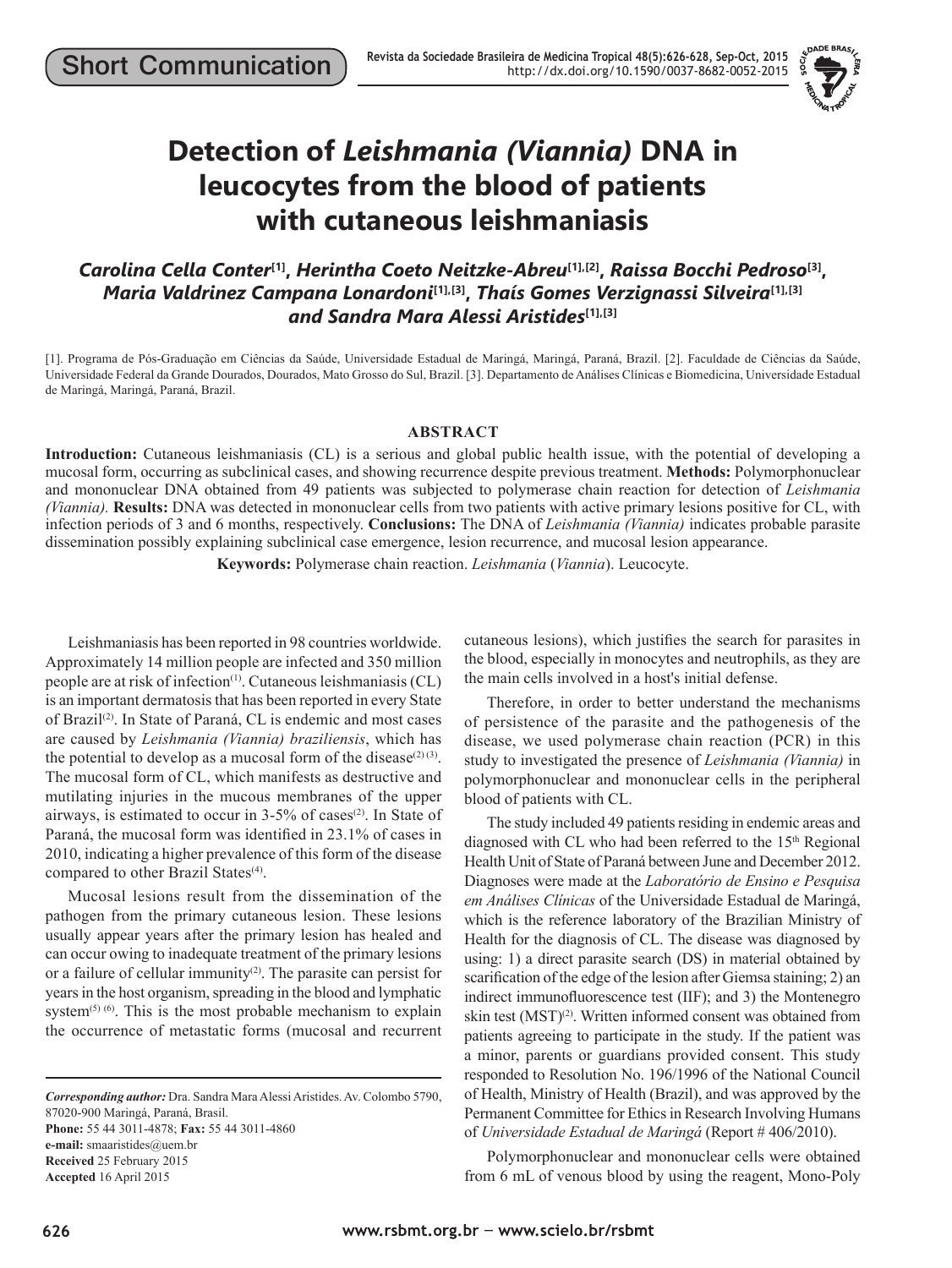Resolving MediumTM (MP Biomedicals, LLC, France), following the manufacturers protocol. To determine cell viability, 30µL of mononuclear and polymorphonuclear suspensions were subjected to trypan blue exclusion; the cells were then quantified in a Neubauer chamber by using Turk solution and purity was assessed by staining with hematoxylin and eosin. Cells were resuspended in 125µL ACD solution (25mM citric acid, 50mM sodium citrate, 81mM glucose) and 125μL NaCl 0.15M, and were frozen at -18°C until DNA extraction.

Deoxyribonucleic acid (DNA) was extracted using phenol and guanidine<sup>(7)</sup>, resuspended in 50 $\mu$ L TE buffer [10mM Tris, 1mM ethylenediaminetetraacetic acid (EDTA), pH 8.0] and stored at 4°C until use. For each group of 22 samples extracted, we included a positive control [blood of individuals without CL plus 104 promastigotes of *L.* (*V.*) *braziliensis*] and a negative control (blood from an individual without CL).

The primers, MP3H (5'-GAA TTC GGT TGT CGG ATG C-3') and MP1L (5'-ACA TAC GCC TCC CTC TGC  $TG-3'$ <sup>(8)</sup>, were used to amplify a 70-bp fragment from the kinetoplast deoxyribonucleic acid (kDNA) minicircles of *Leishmania (Viannia)*. The reaction mixture (final volume: 25µL) was composed of 1μM of each primer (Invitrogen Life Technologies, São Paulo, Brazil), 1.5mM MgCl<sub>2</sub>, 1X enzyme buffer, 0.2mM dNTP (Invitrogen, Carlsbad, CA, USA), 1U*Taq* DNA polymerase (Invitrogen, Carlsbad, CA, USA), and 2µL of DNA template. A positive control [1pg of *L.* (*V.*) *braziliensis* DNA] and a negative control (water) were included. DNA amplification was carried out in a PCR Thermocycler (Biometra, Germany). The conditions for the PCR were as follows: 95°C for 5 min, followed by 35 cycles divided into denaturation (95°C, 1.5 min), annealing (57°C, 1.5 min), and extension (72°C, 2 min). Subsequently, the material was maintained at  $72^{\circ}$ C for 10 min, and the amplified product was stored at 4 °C until analysis. Ten microliters of amplified products was subjected to electrophoresis in 3% agarose gel (Invitrogen, Paisley, Scotland, UK), stained with 0.1µg/mL ethidium bromide, at 10-15V/cm. The presence of bands was observed under a transilluminator (MacroVue™ UV-20, Hoefer, USA).

All samples were tested for the presence of possible inhibitors of PCR by using specific primers for the human *β-globin* gene (GH20: 5'-GAA GAG CCA AGG ACA GGT AC-3' and PC04: 5'-CAA CTT CAT CCA CGT TCA CC-3')<sup>(9)</sup>, intended to amplify a fragment of  $268bp^{(4)}$ .

We studied 49 patients (41 men and 8 women) with primary lesions positive for CL, the mucosal form, and previous infection. Patients were residents of endemic areas mainly in rural areas.

More than half of the patients, i.e. 53.1% (26/49) had primary lesions positive for CL on at least one of the conventional tests used (DS, IIF, or MST). The mucosal form was present in 8.2% (4/49) of patients, and a previous infection was reported in 38.8% (19/49) of patients. Among the 26 patients with CL, the time for infection of the primary lesion ranged from 20 days to 8 months; 16 patients showed the occurrence of lesion between 1 and 2 months, eight between 3 and 6 months, and two between 6 months and 1 year. Results of a DS were positive in 80.8% (21/26) of patients with active lesions, while the results of IIF were positive in all 26 patients with a primary lesion, showing titers of up to 320. The MST was conducted in 24 of 26 patients, and 23 (95.8%) of them showed positive results, with indurations up to 30mm in diameter.

Of the 19 patients who reported a previous lesion, 6 exhibited reactivation of a previous lesion, 2 had a new skin lesion, and 11 had returned for treatment monitoring. The time since the appearance of the primary lesion ranged from 2 months to 20 years. Of these 19 patients, DS was only performed in the 8 who currently had skin lesions and only 1 tested positive. The MST was not performed in these 19 patients.

The technique used to obtain mononuclear and polymorphonuclear cells was effective in separating these cells. The viability was 98% for both polymorphonuclear and mononuclear cells, and the purity was 98% for polymorphonuclear and 99% for mononuclear cells. The separation of mononuclear cells indicated mostly lymphocytes (72%), followed by monocytes (28%); the polymorphonuclear cells were mostly neutrophils (95%).

The fragment from the kDNA minicircles of *Leishmania (Viannia)* was detected in mononuclear cells from two patients but was not detected in polymorphonuclear cells **(Figure 1)**. These two patients belonged to the group of 26 (7.7%) patients with active skin lesions for CL, and to the group of 8 (25%) patients who had a lesion with a time for evolution of 3-6 months. All samples were positive for the human *β-globin* gene, excluding possible inhibitors of *Taq* DNA polymerase.

Cutaneous leishmaniasis is a serious worldwide public health issue, endemic in the State of Paraná, with the potential of developing a mucosal form $(2)(3)$ . The presence of the parasite in the peripheral blood, as well as in immune cells, may be important for understanding the dynamics of parasite spread in the human body and therefore the pathogenesis of the disease.



70 bp

**FIGURE 1 - PCR showing the fragment of the 70-bp region of minicircle kDNA of the subgenus** *Leishmania (Viannia)***. Lane 1: mononuclear cell sample from patient A; Lane 2: polymorphonuclear cell sample from patient A; Lane 3: mononuclear cell sample from patient B; Lane 4: polymorphonuclear cell sample from patient B; Lane 5: positive control [DNA from promastigotes of** *Leishmania* **(***Viannia***)** *braziliensis***]; Lane 6: negative control (water); Lane 7: molecular size of 100bp. PCR:** polymerase chain reaction; **kDNA:** kinetoplast deoxyribonucleic acid; **DNA:** deoxyribonucleic acid.